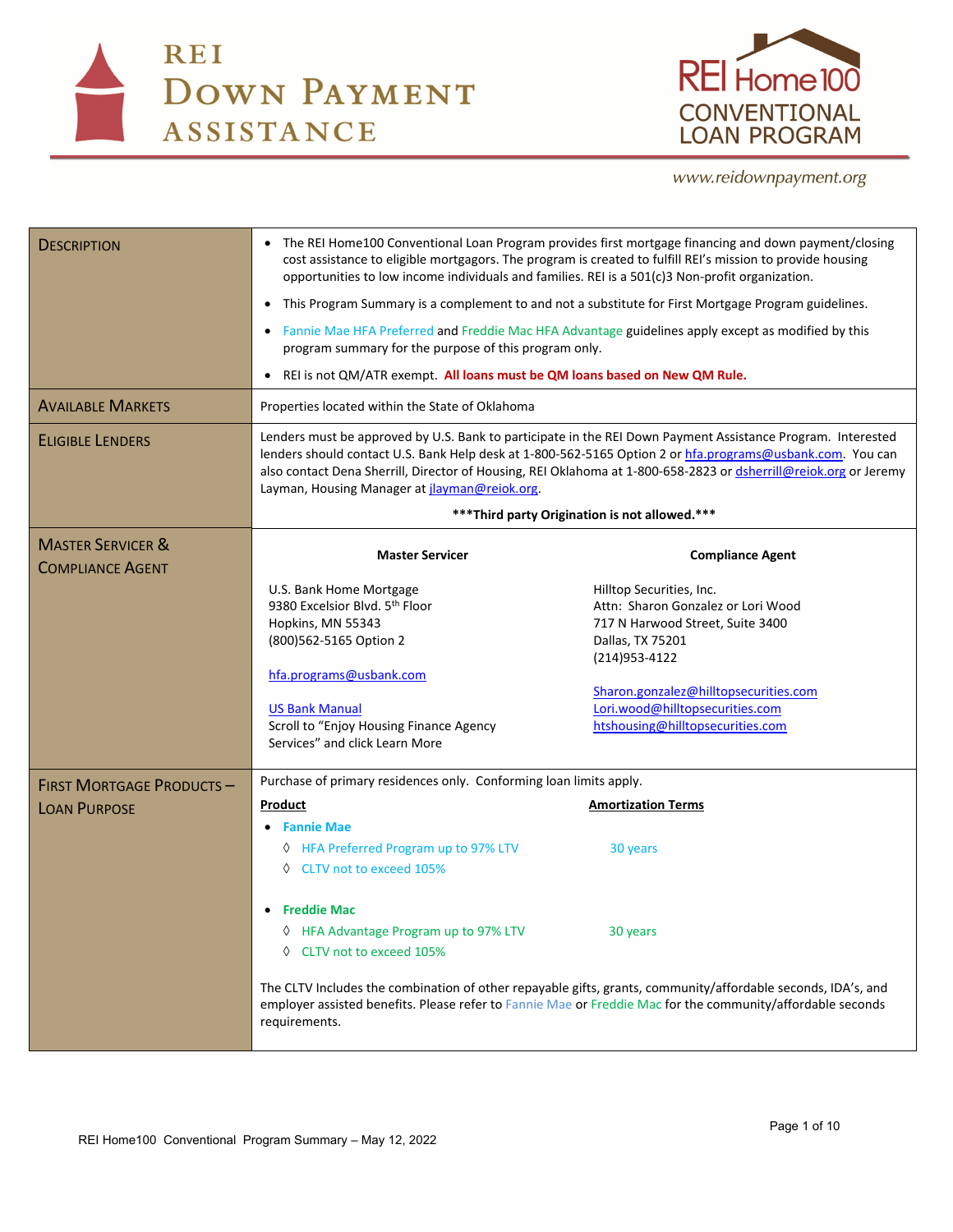| <b>FIRST LOAN INTEREST RATES</b> | REI will post First Mortgage interest rates by 9:00 a.m. CST daily. (The Fannie Mae and Freddie Mac loans may                                                                                                                                                                                                                                                                                                                                                                |
|----------------------------------|------------------------------------------------------------------------------------------------------------------------------------------------------------------------------------------------------------------------------------------------------------------------------------------------------------------------------------------------------------------------------------------------------------------------------------------------------------------------------|
|                                  | have different rates and will be reflected on the daily rate sheet email.) All loans must be delivered and<br>purchased by U.S. Bank within 60 days of rate lock. A one-time extension can be purchased at the following<br>rates:                                                                                                                                                                                                                                           |
|                                  | 7 days is 0.06250%<br>$\bullet$                                                                                                                                                                                                                                                                                                                                                                                                                                              |
|                                  | 15 days is 0.12500%<br>٠                                                                                                                                                                                                                                                                                                                                                                                                                                                     |
|                                  | 22 days is 0.18750%<br>٠                                                                                                                                                                                                                                                                                                                                                                                                                                                     |
|                                  | 30 days is 0.2500%<br>٠                                                                                                                                                                                                                                                                                                                                                                                                                                                      |
|                                  | This information will be posted on the daily rate sheet. Rates can be subject to intra-day pricing changes.                                                                                                                                                                                                                                                                                                                                                                  |
| <b>FANNIE MAE</b>                | <b>FANNIE MAE HFA PREFERRED</b>                                                                                                                                                                                                                                                                                                                                                                                                                                              |
| <b>SECOND MORTGAGE</b>           | <b>SECOND MORTGAGE</b>                                                                                                                                                                                                                                                                                                                                                                                                                                                       |
|                                  | Second mortgage bearing 0% interest forgivable on a monthly pro rata basis over a 7-year term. The principal will<br>be forgiven in an amount equal to 1/84th of the Original Principal amount beginning the first full month after<br>closing. There is no forgiveness for partial months. The outstanding principal balance of the loan is repayable as<br>follows:                                                                                                        |
|                                  | The sale, disposition or transfer of the Property                                                                                                                                                                                                                                                                                                                                                                                                                            |
|                                  | The refinancing or payment in full of the First Mortgage<br>Failure to occupy Property as Principal Residence for a period of more than sixty (60) days                                                                                                                                                                                                                                                                                                                      |
|                                  | Upon acceleration of the First Loan or Second Loan for any reason                                                                                                                                                                                                                                                                                                                                                                                                            |
|                                  | <b>Amount of Assistance:</b>                                                                                                                                                                                                                                                                                                                                                                                                                                                 |
|                                  | 0% Assistance - lower rates, lower MI, NO LLPA                                                                                                                                                                                                                                                                                                                                                                                                                               |
|                                  | 3.5% Assistance<br>4.0% Assistance                                                                                                                                                                                                                                                                                                                                                                                                                                           |
|                                  | 5.0% Assistance                                                                                                                                                                                                                                                                                                                                                                                                                                                              |
|                                  | The REI Lender Portal will round to the nearest dollar.                                                                                                                                                                                                                                                                                                                                                                                                                      |
|                                  | The funds may be used to fund up to 100% of the Borrower's cash requirement to close, including the down<br>$\bullet$<br>payment, closing costs, pre-paid items, single or split MI fees and other related Mortgage Loan fees and<br>expenses. No portion of the funds can be paid to the Borrower unless the Borrower is being reimbursed for<br>his/her earnest money deposit and pre-paid expenses to the extent the minimum Borrower contribution has<br>been satisfied. |
|                                  | Down payment assistance funds cannot be used to pay the difference between the sales price and the<br>$\bullet$<br>appraised value.                                                                                                                                                                                                                                                                                                                                          |
|                                  | The lender must receive a compliance approval from the Compliance Agent, Hilltop Securities in order to be<br>$\bullet$<br>eligible for purchase by the Servicer.                                                                                                                                                                                                                                                                                                            |
|                                  | REI will table fund the Down Payment Assistance Funds at closing.<br>$\bullet$                                                                                                                                                                                                                                                                                                                                                                                               |
| <b>BORROWER ELIGIBILITY</b>      | <b>FANNIE MAE HFA PREFERRED</b>                                                                                                                                                                                                                                                                                                                                                                                                                                              |
|                                  | Borrower does NOT have to be a First-Time Homebuyer                                                                                                                                                                                                                                                                                                                                                                                                                          |
|                                  | Non-occupying co-signors or co-borrowers ARE permitted - see Fannie Mae Guide Chapter B2-2-04<br>Note: See income section below for more detail regarding qualifying income.                                                                                                                                                                                                                                                                                                 |
|                                  | Borrower(s) who intend to occupy the property may have an ownership interest in other property with a<br>$\bullet$<br>maximum of two financed properties, including the subject property. Financed properties owned by a non-<br>occupant borrower do not have to be included.                                                                                                                                                                                               |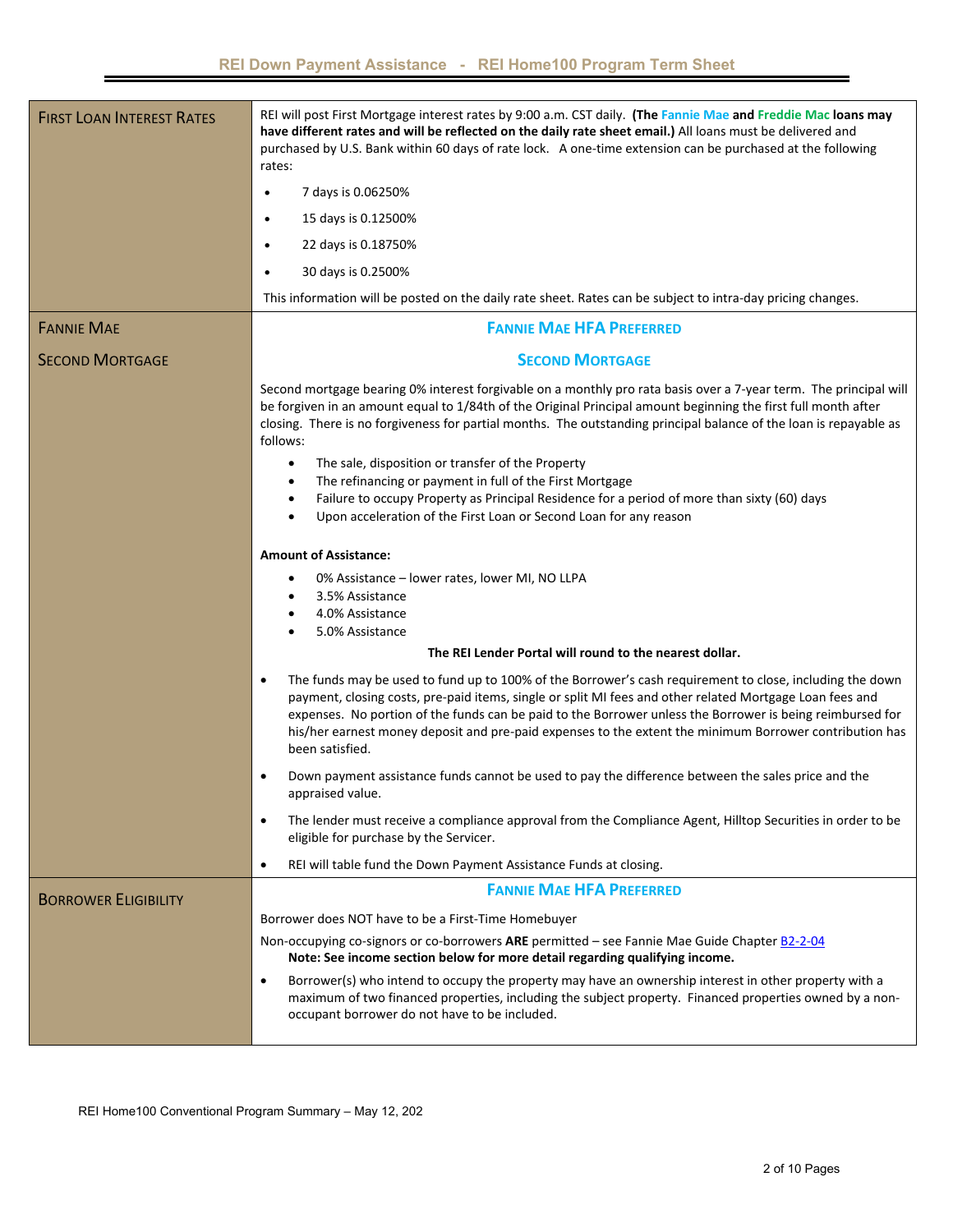| <b>PROPERTY TYPE</b> |                                                                                                                                                                                                                                                                                                                                                                 |                       | <b>FANNIE MAE HFA PREFERRED</b>                                                           |                              |                               |                                    |
|----------------------|-----------------------------------------------------------------------------------------------------------------------------------------------------------------------------------------------------------------------------------------------------------------------------------------------------------------------------------------------------------------|-----------------------|-------------------------------------------------------------------------------------------|------------------------------|-------------------------------|------------------------------------|
|                      | 1 Unit<br>Condos and Townhomes - Condos must be approved by US Bank Home Mortgage HFA Division<br><b>Manufactured Housing</b>                                                                                                                                                                                                                                   |                       |                                                                                           |                              |                               |                                    |
|                      | Refer to the US Bank HFA Lending Guide 800: Condominium Project Rreview for all U.S. Bank condo<br>requirements                                                                                                                                                                                                                                                 |                       |                                                                                           |                              |                               |                                    |
|                      | Must follow FHA Manufactured Housing Guidelines and US Bank Manufactured Housing Guidelines as<br>posted on the US Bank Website                                                                                                                                                                                                                                 |                       |                                                                                           |                              |                               |                                    |
|                      | For properties located in a flood zone requiring flood insurance, the outstanding 2 <sup>nd</sup> mortgage lien must<br>be included in the flood insurance coverage calculations. *Effective on all new reservations on and after<br>June 1, 2022.                                                                                                              |                       |                                                                                           |                              |                               |                                    |
|                      |                                                                                                                                                                                                                                                                                                                                                                 |                       | US Bank Website (scroll down to Housing Finance Agency Services to access the guidelines) |                              |                               |                                    |
| <b>INCOME LIMITS</b> |                                                                                                                                                                                                                                                                                                                                                                 |                       | <b>FANNIE MAE HFA PREFERRED</b>                                                           |                              |                               |                                    |
|                      | The borrower's qualifying income must not exceed Program Income Limits, which can be found in Exhibit A,<br>attached hereto. The income for all borrowers that sign the Note must not exceed 80% of the AMI - combined<br>incomes of the borrower and non-occupying co-signor or co-borrower used to qualify for the loan on the 1003<br>cannot exceed 80% AMI. |                       |                                                                                           |                              |                               |                                    |
|                      | You may also utilize the Fannie Mae Median Income Lookup Tool.                                                                                                                                                                                                                                                                                                  |                       |                                                                                           |                              |                               |                                    |
|                      |                                                                                                                                                                                                                                                                                                                                                                 |                       | Lenders will be responsible for ensuring that the income meets program guidelines.        |                              |                               |                                    |
| <b>UNDERWRITING</b>  | <b>FANNIE MAE HFA PREFERRED</b>                                                                                                                                                                                                                                                                                                                                 |                       |                                                                                           |                              |                               |                                    |
| <b>CREDIT SCORE</b>  | DU finding of approve/eligible and meet all other guidelines listed in this Program Summary. (HFA Preferred is<br>available through DU using the "Additional Data Screen - then select HFA Preferred.)                                                                                                                                                          |                       |                                                                                           |                              |                               |                                    |
| DTI                  | <b>Property Type</b>                                                                                                                                                                                                                                                                                                                                            | <b>Maximum</b><br>LTV | <b>Maximum</b><br><b>TLTV/CLTV</b>                                                        | <b>Maximum</b><br><b>DTI</b> | <b>Minimum</b><br><b>FICO</b> | <b>Required</b><br><b>Reserves</b> |
|                      | 1 Unit<br>Condos/Townhomes                                                                                                                                                                                                                                                                                                                                      | 97%                   | 105%                                                                                      | 45%                          | 640                           |                                    |
|                      | 1 Unit<br>Condos/Townhomes                                                                                                                                                                                                                                                                                                                                      | 97%                   | 105%                                                                                      | 45.01 -<br>50%               | 680                           | As<br>determined<br>by DU          |
|                      | Manufactured<br>Homes - Multi<br>Section only                                                                                                                                                                                                                                                                                                                   | 95%                   | 105%                                                                                      | 45%                          | 680                           |                                    |
|                      | MH Advantage                                                                                                                                                                                                                                                                                                                                                    | 97%                   | 105%                                                                                      | 45%                          | 680                           |                                    |
|                      | Must follow Fannie Mae HFA Preferred Manufactured Housing Guidelines and US Bank Manufactured Housing<br>Guidelines as posted on US Bank Website (scroll to Housing Finance Agency Services and click Learn More)<br>Fannie Mae MH Advantage - Must have MH Advantage sticker affixed to manufactured home.<br><b>MH Advantage Information</b>                  |                       |                                                                                           |                              |                               |                                    |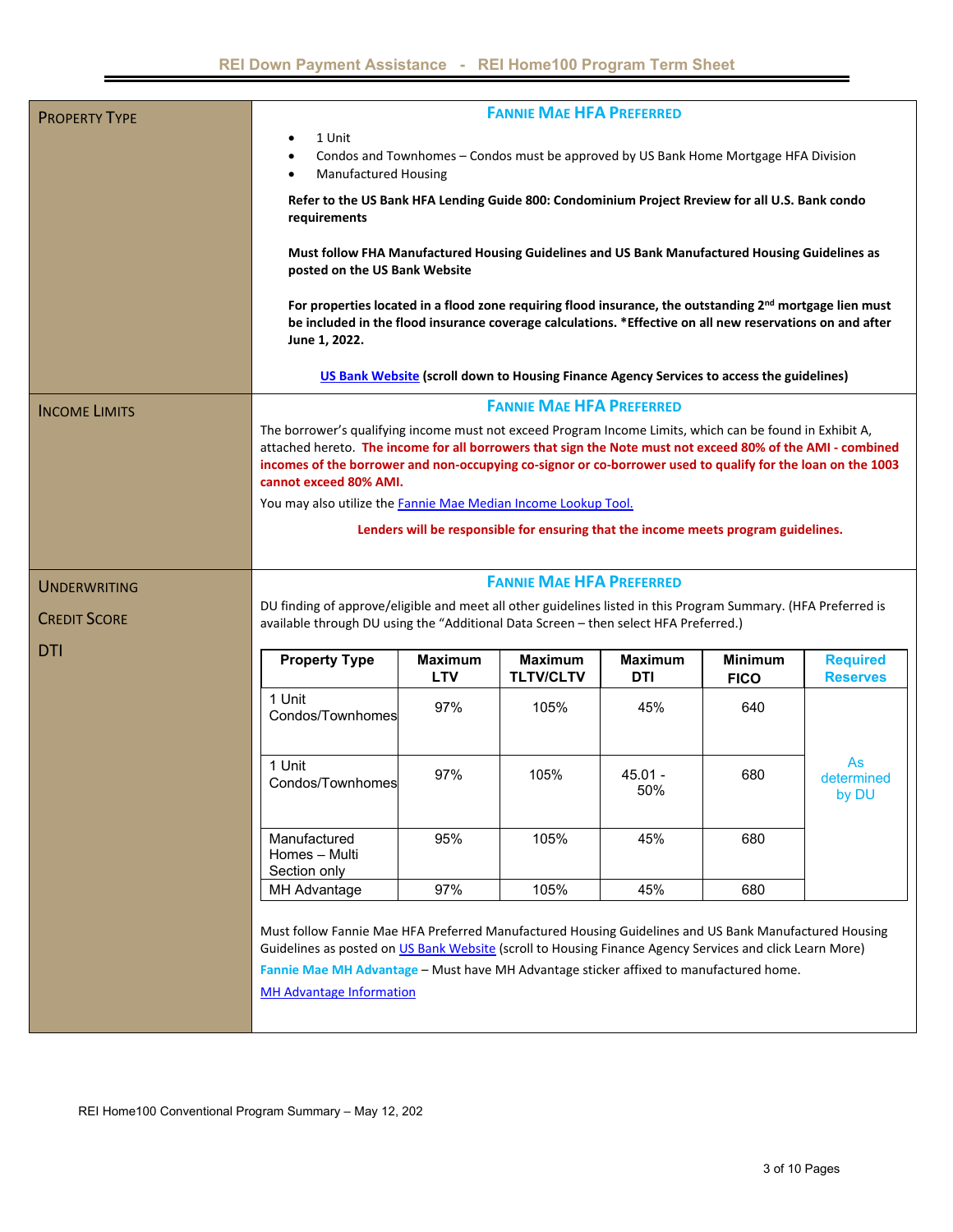| <b>MANUAL UNDERWRITING</b>               |                                                                                                                                                                                                                                                                                                                                                                                                                                                                                                                                                                                                                                                                                                                                                                                                              | <b>FANNIE MAE HFA PREFERRED</b>                                                                   |                                                                                                                                                  |                |                        |                     |
|------------------------------------------|--------------------------------------------------------------------------------------------------------------------------------------------------------------------------------------------------------------------------------------------------------------------------------------------------------------------------------------------------------------------------------------------------------------------------------------------------------------------------------------------------------------------------------------------------------------------------------------------------------------------------------------------------------------------------------------------------------------------------------------------------------------------------------------------------------------|---------------------------------------------------------------------------------------------------|--------------------------------------------------------------------------------------------------------------------------------------------------|----------------|------------------------|---------------------|
|                                          | insufficient credit.                                                                                                                                                                                                                                                                                                                                                                                                                                                                                                                                                                                                                                                                                                                                                                                         | MANUAL UNDERWRITING GUIDELINES - Loans may be manually underwritten for erroneous, inaccurate, or |                                                                                                                                                  |                |                        |                     |
|                                          | <b>EXCEPTION: Manual Underwriting not allowed on Manufactured Housing</b>                                                                                                                                                                                                                                                                                                                                                                                                                                                                                                                                                                                                                                                                                                                                    |                                                                                                   |                                                                                                                                                  |                |                        |                     |
|                                          | For Fannie Mae HFA Preferred if one or more borrowers have no credit score, lenders must follow<br>Fannie guide chapters B5-6-03 and B3-5.4-01, B3-5.4-02, and B3-5.4-03 for manual underwriting with<br>non-traditional credit.<br>If the HFA, GSE, or MI require more in reserves as listed in LTV / DTI / FICO tables below; the greater<br>$\bullet$<br>number of months must be documented.                                                                                                                                                                                                                                                                                                                                                                                                             |                                                                                                   |                                                                                                                                                  |                |                        |                     |
|                                          | <b>Property Type</b>                                                                                                                                                                                                                                                                                                                                                                                                                                                                                                                                                                                                                                                                                                                                                                                         | Maximum<br><b>LTV</b>                                                                             | <b>Maximum</b><br><b>TLTV/CLTV</b>                                                                                                               | Maximum<br>DTI | Minimum<br><b>FICO</b> | Minimum<br>Required |
|                                          |                                                                                                                                                                                                                                                                                                                                                                                                                                                                                                                                                                                                                                                                                                                                                                                                              |                                                                                                   |                                                                                                                                                  |                |                        | Reserves            |
|                                          | 1 Unit<br>Condos/Townhomes                                                                                                                                                                                                                                                                                                                                                                                                                                                                                                                                                                                                                                                                                                                                                                                   | 95%                                                                                               | 105%                                                                                                                                             | 36%            | 680                    | $\overline{2}$      |
|                                          |                                                                                                                                                                                                                                                                                                                                                                                                                                                                                                                                                                                                                                                                                                                                                                                                              | 95%<br>95%                                                                                        | 105%<br>105%                                                                                                                                     | 36%<br>45%     | 660<br>720             | 6<br>$\overline{2}$ |
|                                          |                                                                                                                                                                                                                                                                                                                                                                                                                                                                                                                                                                                                                                                                                                                                                                                                              | 95%                                                                                               | 105%                                                                                                                                             | 45%            | 700                    | 6                   |
| Mortgage<br>Insurance/Coverage<br>Amount | The following MI Companies are approved: Arch, Enact, Essent, MGIC, National MI, and Radian<br>MI rates, pricing, and guidelines may differ among the participating Mortgage Insurers and are subject to change.<br>Lenders should consult the current Housing Finance Agency MI guidelines at each MI company to determine the<br>terms and conditions by which such loans will be insured. These Program Guidelines do not supersede, nor are<br>they a substitute for, the guidelines in place with each Mortgage Insurer at the time the loan is underwritten.<br>Split Premium<br>Single Premium<br>MI Coverage for Qualifying Incomes at 80% and below AMI (Exhibit A)<br>18% for LTVs >95% and < = 97%<br>16% for LTVs >90% and <= 95%<br>12% for LTVs >85% and <= 90%<br>6% for LTVs >80% and <= 85% | Borrower Paid - monthly with annual renewal                                                       | <b>FANNIE MAE HFA PREFERRED</b><br><b>Payment Options All LTV's:</b><br>****Base loan plus financed MI cannot exceed 97% with either product**** |                |                        |                     |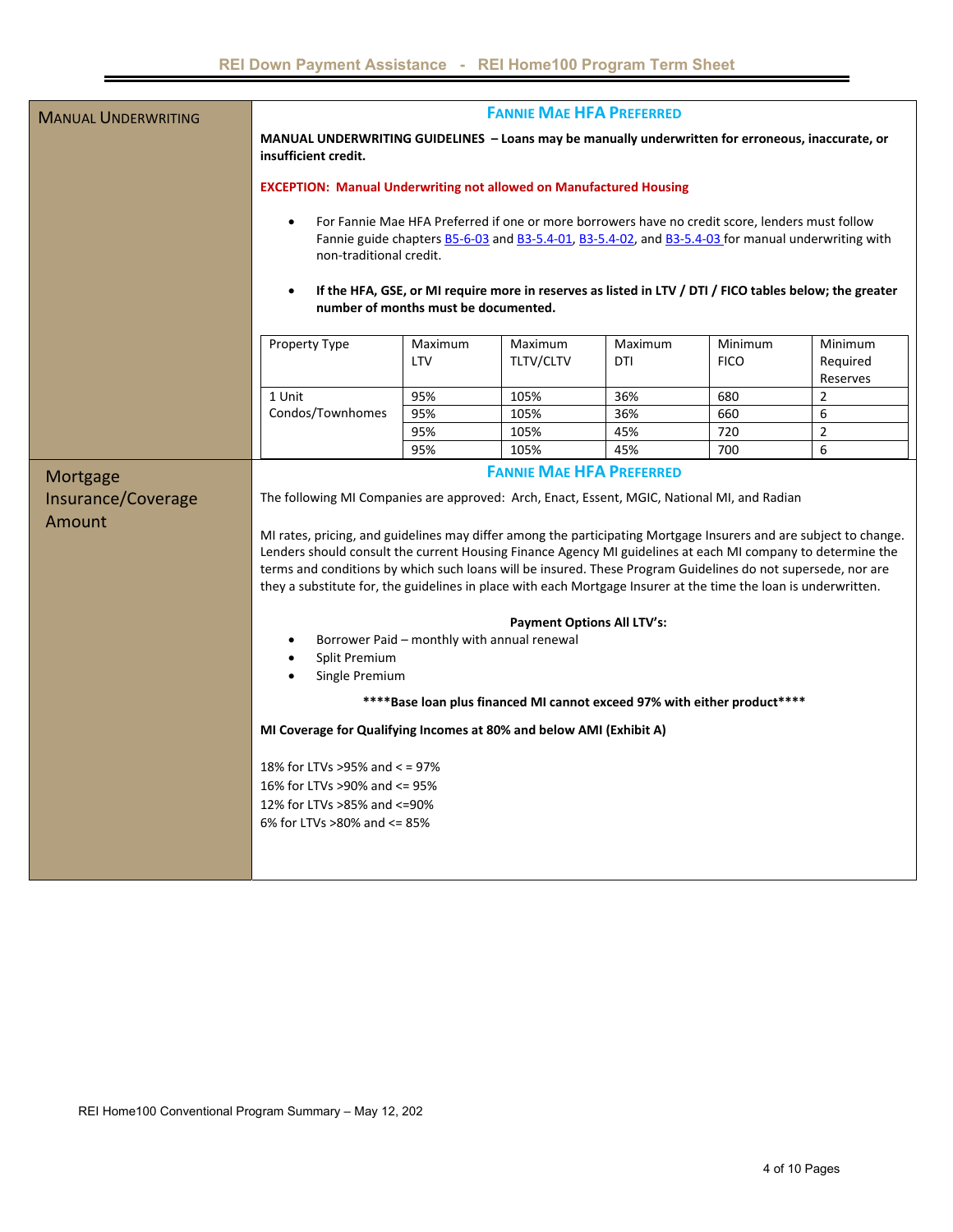| <b>FREDDIE MAC</b>          | <b>FREDDIE MAC HFA ADVANTAGE</b>                                                                                                                                                                                                                                                                                                                                                                                                                                                  |  |  |  |  |
|-----------------------------|-----------------------------------------------------------------------------------------------------------------------------------------------------------------------------------------------------------------------------------------------------------------------------------------------------------------------------------------------------------------------------------------------------------------------------------------------------------------------------------|--|--|--|--|
| <b>GIFT</b>                 | <b>GIFT</b>                                                                                                                                                                                                                                                                                                                                                                                                                                                                       |  |  |  |  |
|                             | The down payment assistance is in the form of a gift and is based on the total first mortgage loan amount.                                                                                                                                                                                                                                                                                                                                                                        |  |  |  |  |
|                             | <b>Amount of Assistance:</b>                                                                                                                                                                                                                                                                                                                                                                                                                                                      |  |  |  |  |
|                             | 0% Assistance - lower rates, lower MI, NO LLPA<br>$\bullet$                                                                                                                                                                                                                                                                                                                                                                                                                       |  |  |  |  |
|                             | 3.5% Assistance<br>$\bullet$                                                                                                                                                                                                                                                                                                                                                                                                                                                      |  |  |  |  |
|                             | 4.0% Assistance<br>$\bullet$                                                                                                                                                                                                                                                                                                                                                                                                                                                      |  |  |  |  |
|                             | REI Lender Portal will round to the nearest dollar.                                                                                                                                                                                                                                                                                                                                                                                                                               |  |  |  |  |
|                             | The funds may be used to fund up to 100% of the Borrower's cash requirement to close, including the down<br>$\bullet$<br>payment, closing costs, pre-paid items, single or split MI fees and other related Mortgage Loan fees and<br>expenses. No portion of the gift funds can be paid to the Borrower unless the Borrower is being reimbursed<br>for his/her earnest money deposit and pre-paid expenses to the extent the minimum Borrower contribution<br>has been satisfied. |  |  |  |  |
|                             | Down payment assistance funds cannot be used to pay the difference between the sales price and the<br>$\bullet$<br>appraised value.                                                                                                                                                                                                                                                                                                                                               |  |  |  |  |
|                             | The lender must receive a compliance approval from the Compliance Agent, Hilltop Securities in order to be<br>$\bullet$<br>eligible for purchase by the Servicer.                                                                                                                                                                                                                                                                                                                 |  |  |  |  |
|                             | REI will table fund the Gift Funds at closing                                                                                                                                                                                                                                                                                                                                                                                                                                     |  |  |  |  |
| <b>PROPERTY TYPE</b>        | <b>FREDDIE MAC HFA ADVANTAGE</b>                                                                                                                                                                                                                                                                                                                                                                                                                                                  |  |  |  |  |
|                             | 1-Unit primary residence<br>٠                                                                                                                                                                                                                                                                                                                                                                                                                                                     |  |  |  |  |
|                             | Condos & Townhomes approved by US Bank Home Mortgage's HFA Division<br>٠                                                                                                                                                                                                                                                                                                                                                                                                          |  |  |  |  |
|                             | Refer to the US Bank HFA Lending Guide 800: Condominium Project Rreview for all U.S. Bank condo<br>requirements                                                                                                                                                                                                                                                                                                                                                                   |  |  |  |  |
|                             | US Bank Website (scroll down to Housing Finance Agency Services to access the guidelines)                                                                                                                                                                                                                                                                                                                                                                                         |  |  |  |  |
| <b>BORROWER ELIGIBILITY</b> | <b>FREDDIE MAC HFA ADVANTAGE</b>                                                                                                                                                                                                                                                                                                                                                                                                                                                  |  |  |  |  |
|                             | Borrower does NOT have to be a First-Time Homebuyer                                                                                                                                                                                                                                                                                                                                                                                                                               |  |  |  |  |
|                             | Freddie Mac HFA Advantage: Non-occupying co-signors or co-borrowers ARE NOT permitted.<br>$\bullet$                                                                                                                                                                                                                                                                                                                                                                               |  |  |  |  |
|                             | Freddie Mac HFA Advantage -borrower(s) who intend to occupy the property may have an ownership<br>$\bullet$<br>interest in other property with a maximum of two financed properties, including the subject property                                                                                                                                                                                                                                                               |  |  |  |  |
| <b>INCOME LIMITS</b>        | <b>FREDDIE MAC HFA ADVANTAGE</b>                                                                                                                                                                                                                                                                                                                                                                                                                                                  |  |  |  |  |
|                             | Qualifying income is used for this program. There are two different income categories, at or below 80% of Area<br>Median Income (AMI) and above 80% of AMI. The MI guidelines are different for these two income levels. (See<br>MI section below for more detail)                                                                                                                                                                                                                |  |  |  |  |
|                             | At or below 80% of AMI Limits are listed in Exhibit A, attached hereto.                                                                                                                                                                                                                                                                                                                                                                                                           |  |  |  |  |
|                             | Above 80% of AMI Limits are listed in Exhibit B, attached hereto.                                                                                                                                                                                                                                                                                                                                                                                                                 |  |  |  |  |
|                             | Lenders will be responsible for ensuring that the income meets program guidelines.                                                                                                                                                                                                                                                                                                                                                                                                |  |  |  |  |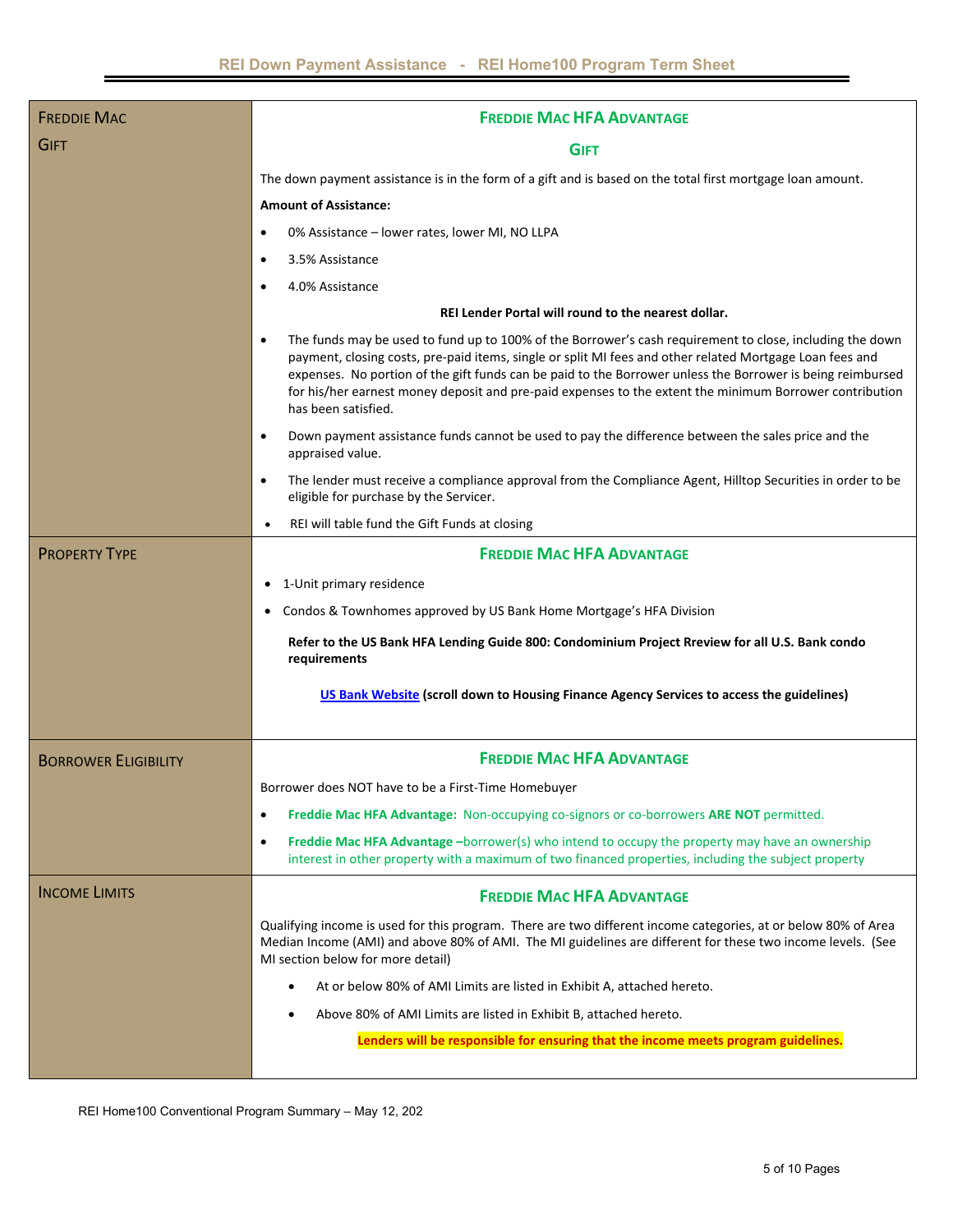| <b>FREDDIE MAC HFA ADVANTAGE</b><br>LP finding of Accept/Eligible and meet all other guidelines listed in this Program Summary.<br>(Offering Identifier: HFA Advantage (LPA v5.0.06 or higher Home Possible Advantage for HFA's (LPA Legacy) or<br>Using the code 251.)                                                                                                                                                                                                            |                                                                                                                                                                                                                     |                                    |                                                                     |                                                                       |                                                                                                                                                                                                                                                                                                                                                                                                                                                                                                                                                                                                                                                                                                                                                                                                   |
|------------------------------------------------------------------------------------------------------------------------------------------------------------------------------------------------------------------------------------------------------------------------------------------------------------------------------------------------------------------------------------------------------------------------------------------------------------------------------------|---------------------------------------------------------------------------------------------------------------------------------------------------------------------------------------------------------------------|------------------------------------|---------------------------------------------------------------------|-----------------------------------------------------------------------|---------------------------------------------------------------------------------------------------------------------------------------------------------------------------------------------------------------------------------------------------------------------------------------------------------------------------------------------------------------------------------------------------------------------------------------------------------------------------------------------------------------------------------------------------------------------------------------------------------------------------------------------------------------------------------------------------------------------------------------------------------------------------------------------------|
| <b>Property Type</b>                                                                                                                                                                                                                                                                                                                                                                                                                                                               | <b>Maximum</b><br><b>LTV</b>                                                                                                                                                                                        | <b>Maximum</b><br><b>TLTV/CLTV</b> | <b>Maximum</b><br>DTI                                               | <b>Minimum</b><br><b>FICO</b>                                         | <b>Required</b><br><b>Reserves</b>                                                                                                                                                                                                                                                                                                                                                                                                                                                                                                                                                                                                                                                                                                                                                                |
| 1 Unit<br>Condos/Townhomes                                                                                                                                                                                                                                                                                                                                                                                                                                                         | 97%                                                                                                                                                                                                                 | 105%                               | 45%                                                                 | 640                                                                   | As<br>determined                                                                                                                                                                                                                                                                                                                                                                                                                                                                                                                                                                                                                                                                                                                                                                                  |
| 1 Unit<br>Condos/Townhomes                                                                                                                                                                                                                                                                                                                                                                                                                                                         | 97%                                                                                                                                                                                                                 | 105%                               | $45.01 -$<br>50%                                                    | 680                                                                   | by LP                                                                                                                                                                                                                                                                                                                                                                                                                                                                                                                                                                                                                                                                                                                                                                                             |
| <b>FREDDIE MAC HFA ADVANTAGE</b><br>MANUAL UNDERWRITING GUIDELINES - Loans may be manually underwritten for erroneous, inaccurate, or<br>insufficient credit.<br>For Freddie Mac HFA Advantage at least one borrower must have a usable credit score, meet the<br>$\bullet$<br>minimum FICO score requirements, and adhere to Freddie Mac guidelines for HFA Advantage.<br>If the HFA, GSE, or MI require more in reserves as listed in LTV / DTI / FICO tables below; the greater |                                                                                                                                                                                                                     |                                    |                                                                     |                                                                       |                                                                                                                                                                                                                                                                                                                                                                                                                                                                                                                                                                                                                                                                                                                                                                                                   |
| Property Type<br>1 Unit                                                                                                                                                                                                                                                                                                                                                                                                                                                            | Maximum<br><b>LTV</b><br>97%                                                                                                                                                                                        | Maximum<br>TLTV/CLTV<br>105%       | Maximum<br>DTI<br>45%                                               | Minimum<br><b>FICO</b><br>660                                         | Minimum<br>Required<br>Reserves<br>$\overline{2}$                                                                                                                                                                                                                                                                                                                                                                                                                                                                                                                                                                                                                                                                                                                                                 |
| Split Premium<br>Single Premium                                                                                                                                                                                                                                                                                                                                                                                                                                                    | Borrower Paid - monthly with annual renewal<br>MI Coverage for Qualifying Incomes<br>80% and below AMI (Exhibit A)<br>18% for LTVs >95% and < = 97%<br>16% for LTVs >90% and <= 95%<br>12% for LTVs >85% and <= 90% |                                    |                                                                     |                                                                       |                                                                                                                                                                                                                                                                                                                                                                                                                                                                                                                                                                                                                                                                                                                                                                                                   |
|                                                                                                                                                                                                                                                                                                                                                                                                                                                                                    | Condos & Townhomes                                                                                                                                                                                                  |                                    | number of months must be documented.<br>6% for LTVs >80% and <= 85% | <b>FREDDIE MAC HFA ADVANTAGE</b><br><b>Payment Options All LTV's:</b> | The following MI Companies are approved: Arch, Enact, Essent, MGIC, National MI, and Radian<br>MI rates, pricing, and guidelines may differ among the participating Mortgage Insurers and are subject to change.<br>Lenders should consult the current Housing Finance Agency MI guidelines at each MI company to determine the<br>terms and conditions by which such loans will be insured. These Program Guidelines do not supersede, nor are<br>they a substitute for, the guidelines in place with each Mortgage Insurer at the time the loan is underwritten.<br>MI Coverage for Qualifying Incomes<br><b>ABOVE 80% of AMI (Exhibit B)</b><br>(Standard MI)<br>35% for LTVs >95% and < = 97%<br>30% for LTVs >90% and <= 95%<br>25% for LTVs >85% and <= 90%<br>12% for LTVs >80% and <= 85% |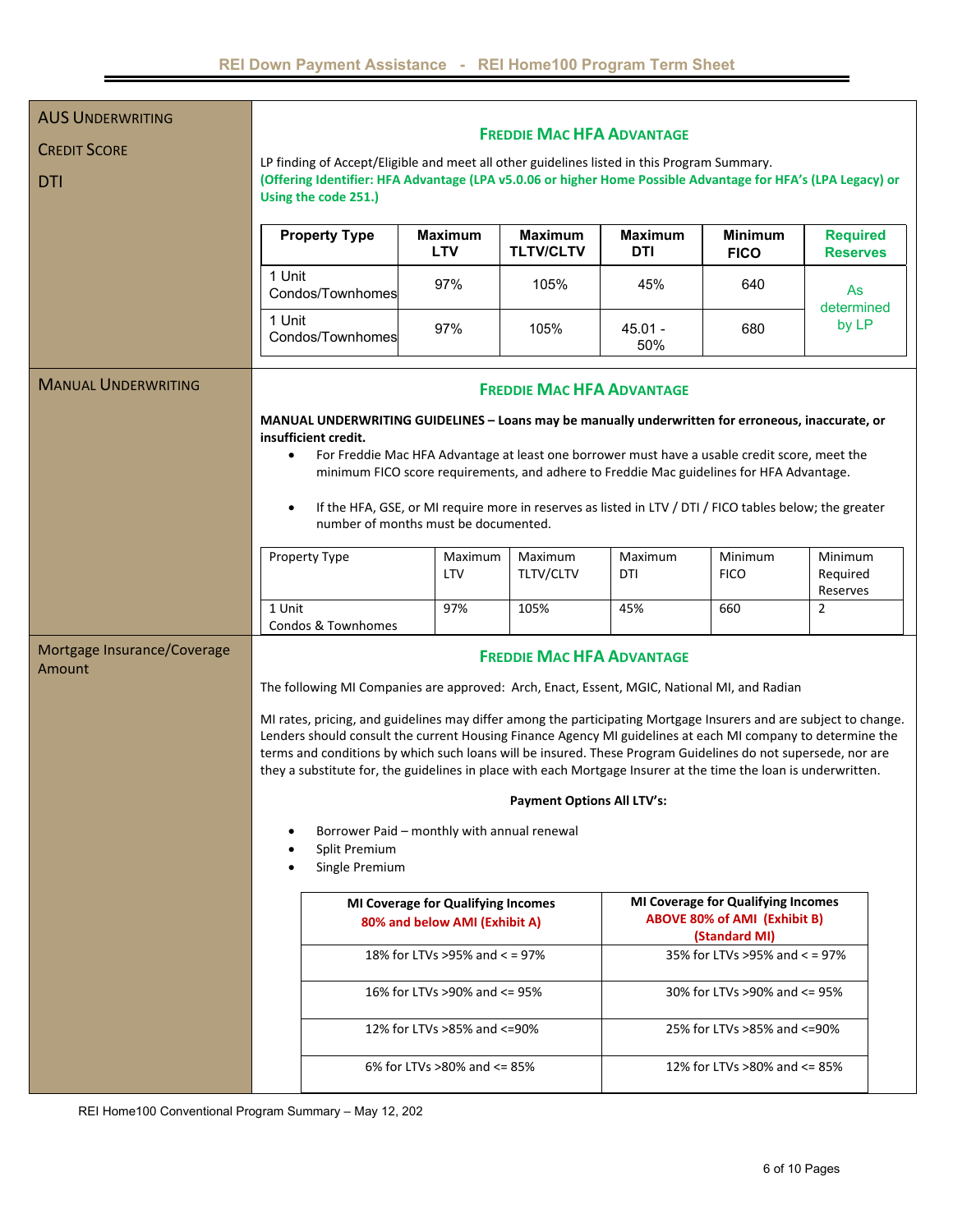|                             | FANNIE MAE HFA PREFERRED & FREDDIE MAC HFA ADVANTAGE                                                                                                                                                                                                                                                                                                                        |                                                                                   |                                                                                                      |  |  |
|-----------------------------|-----------------------------------------------------------------------------------------------------------------------------------------------------------------------------------------------------------------------------------------------------------------------------------------------------------------------------------------------------------------------------|-----------------------------------------------------------------------------------|------------------------------------------------------------------------------------------------------|--|--|
|                             | <b>REMAINING SECTIONS APPLY TO BOTH PRODUCTS</b>                                                                                                                                                                                                                                                                                                                            |                                                                                   |                                                                                                      |  |  |
| <b>SELLER CONTRIBUTIONS</b> | 3% Maximum for CLTV greater than 90%                                                                                                                                                                                                                                                                                                                                        |                                                                                   |                                                                                                      |  |  |
|                             | 6% Maximum for CLTV less than or equal to 90%                                                                                                                                                                                                                                                                                                                               |                                                                                   |                                                                                                      |  |  |
|                             | May be used for closing costs and/or single or split MI premiums.                                                                                                                                                                                                                                                                                                           |                                                                                   |                                                                                                      |  |  |
| <b>HOMEBUYER EDUCATION</b>  | Required if all borrowers are first-time homebuyers, at least one borrower must complete pre-purchase<br>homebuyer education and counseling. The following courses listed are acceptable:                                                                                                                                                                                   |                                                                                   |                                                                                                      |  |  |
|                             | course. The cost is \$99.00.<br><b>REI Homebuyer Education</b>                                                                                                                                                                                                                                                                                                              |                                                                                   | REI Homebuyer Education through EHome America, please click on the following link to take the online |  |  |
|                             | Fannie Mae's FrameWork Homeownership Course<br><b>FrameWork Homeownership Course</b>                                                                                                                                                                                                                                                                                        |                                                                                   |                                                                                                      |  |  |
|                             | Freddie Mac's CreditSmart<br>CreditSmart Homebuyer U                                                                                                                                                                                                                                                                                                                        |                                                                                   |                                                                                                      |  |  |
|                             | HUD approved counseling agency<br><b>Oklahoma HUD Approved Counseling Agencies</b>                                                                                                                                                                                                                                                                                          |                                                                                   |                                                                                                      |  |  |
|                             | Homeownership education programs developed by mortgage insurance companies or other providers'<br>programs that meet the standards for Homeownership Education and Counseling set by HUD or the<br>National Industry Standards for Homeownership Education and Counseling                                                                                                   |                                                                                   |                                                                                                      |  |  |
|                             | Lender must retain a copy of the certificate of course or counseling completion in the loan file.                                                                                                                                                                                                                                                                           |                                                                                   |                                                                                                      |  |  |
| PRICING                     | In addition to the standard fees normally charged to the borrower (i.e. Appraisal Fee, Credit Report Fee, Flood<br>Certification, Freight, Underwriting, Document Preparation, etc.) the following fees may also be included. If this<br>list includes a standard fee, the amount listed below should be used. Standard fees should be itemized<br>separately on the HUD-1. |                                                                                   |                                                                                                      |  |  |
|                             |                                                                                                                                                                                                                                                                                                                                                                             | ****No loan level price adjustments (LLP) and no adverse market delivery fee.**** |                                                                                                      |  |  |
|                             | <b>Type</b>                                                                                                                                                                                                                                                                                                                                                                 | <b>Amount</b>                                                                     | <b>Service Provider</b>                                                                              |  |  |
|                             | Loan Origination Fee - First<br>Mortgage                                                                                                                                                                                                                                                                                                                                    | Usual and customary                                                               | Lender                                                                                               |  |  |
|                             | 2.5%<br>SRP - First Mortgage<br>Lender                                                                                                                                                                                                                                                                                                                                      |                                                                                   |                                                                                                      |  |  |
|                             | Investor Funding Fee - First<br>\$400.00<br>Lender<br>Mortgage                                                                                                                                                                                                                                                                                                              |                                                                                   |                                                                                                      |  |  |
|                             | Investor Tax Service Fee - First<br>Mortgage                                                                                                                                                                                                                                                                                                                                | \$80.00                                                                           | Lender                                                                                               |  |  |
|                             | Code Compliance Fee - First<br>\$185.00 - Paid at closing<br><b>Hilltop Securities</b><br>Attn: Sharon Gonzales<br>Mortgage<br>717 Harwood Street, Suite 3400<br>Dallas, TX 75201                                                                                                                                                                                           |                                                                                   |                                                                                                      |  |  |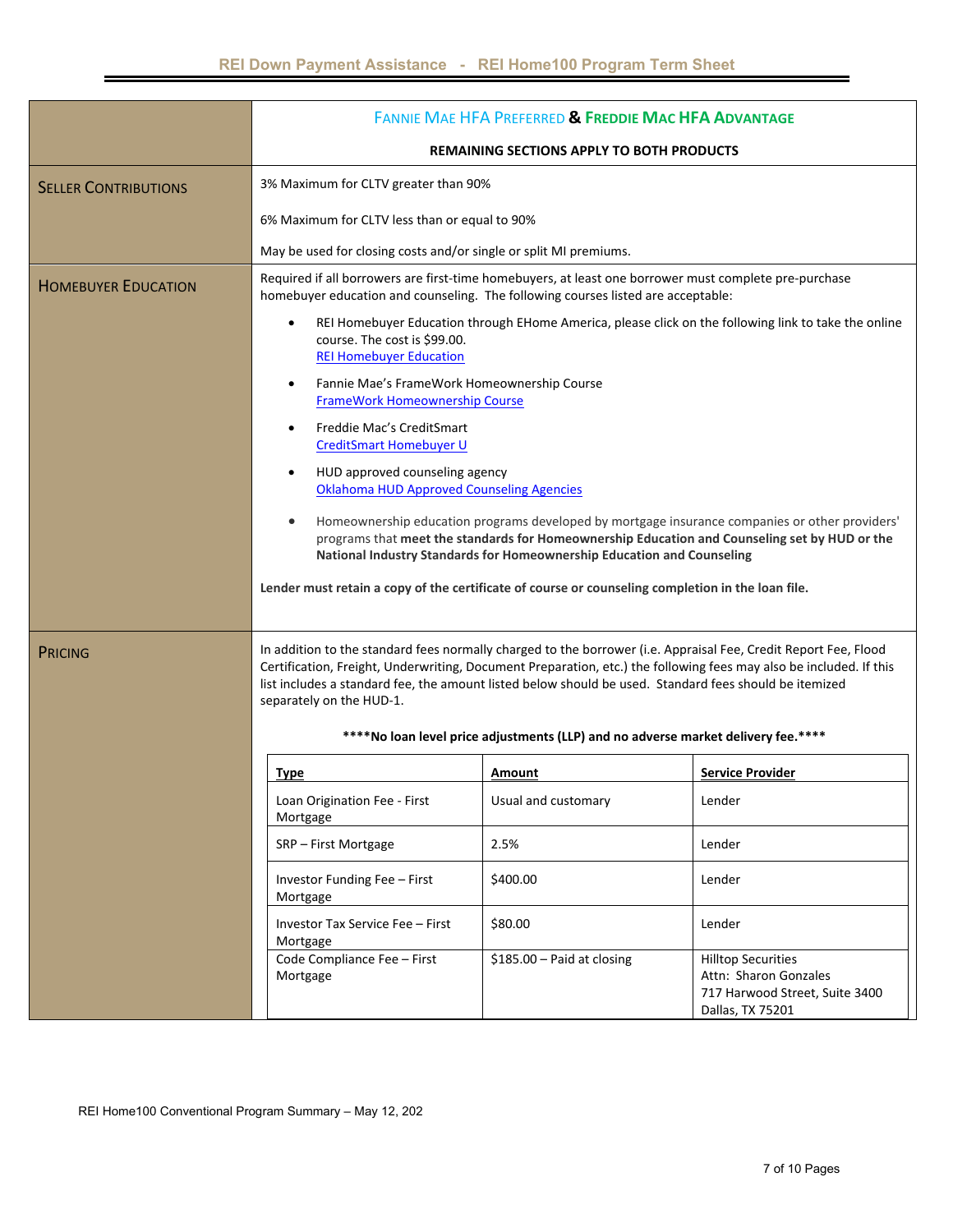| <b>LOAN PURCHASE AND</b><br><b>SERVICING</b>           | U.S. Bank will purchase the first mortgage loan at a rate and price reflected on the Mortgage Commitment<br>$\bullet$<br>confirmation, less any fees, plus the applicable Service Release Premium.<br>Lender will be required to register and assign the First Mortgages using MERS to U.S. Bank.<br>$\bullet$<br>All loans will be sold to U.S. Bank and should be mailed to the following addresses respectively:<br>$\bullet$                                                                                                                                                                                                                                                                                                                          |                                                                                                                |  |  |  |  |
|--------------------------------------------------------|-----------------------------------------------------------------------------------------------------------------------------------------------------------------------------------------------------------------------------------------------------------------------------------------------------------------------------------------------------------------------------------------------------------------------------------------------------------------------------------------------------------------------------------------------------------------------------------------------------------------------------------------------------------------------------------------------------------------------------------------------------------|----------------------------------------------------------------------------------------------------------------|--|--|--|--|
|                                                        | <b>Loan Files</b><br>Delivered on-line through US Bank's Online Portal.                                                                                                                                                                                                                                                                                                                                                                                                                                                                                                                                                                                                                                                                                   | <b>Collateral Packages</b><br>US Bank Home Mortgage<br>Attn: Note Vault                                        |  |  |  |  |
|                                                        | hfa.programs@usbank.com (800)562-5165 Option 2                                                                                                                                                                                                                                                                                                                                                                                                                                                                                                                                                                                                                                                                                                            | 9830 Excelsior Blvd.<br>Hopkins, MN 55343                                                                      |  |  |  |  |
|                                                        | In the event a loan is not purchased and/or securitized by U.S. Bank and loan reservation is canceled, the<br>Lender must reimburse REI for the down payment assistance funds REI provided at loan closing. In such cases,<br>REI Down Payment Assistance will notify the Lender and the Lender will have 15 days to remit the funds owed.                                                                                                                                                                                                                                                                                                                                                                                                                |                                                                                                                |  |  |  |  |
| LOCKING A LOAN, APPROVAL<br>PROCESS, FUNDING & CLOSING | Lenders must fund the First Mortgage Loans at loan closing. All loans will be locked, approved, DPA funds<br>requested, and post-closing documents uploaded through the REI Home100 Lender Portal at<br>www.reihome100.org.                                                                                                                                                                                                                                                                                                                                                                                                                                                                                                                               |                                                                                                                |  |  |  |  |
|                                                        | <b>Locking/Approval of DPA</b><br>Upload/complete the following:<br>Pre-Closing Checklist<br>$\bullet$<br>Loan Application<br><b>Purchase Contract</b><br>$\bullet$<br>Homebuyer Education Certificate, if applicable.<br>$\bullet$<br>Signed Underwriter 1008 or Transmittal Form<br>$\bullet$                                                                                                                                                                                                                                                                                                                                                                                                                                                           |                                                                                                                |  |  |  |  |
|                                                        | <u>Funding of DPA – REI table funds gift funds at closing</u><br>REI must review and approve the closing disclosure at least 1 (one) business day prior to the lender disclosing<br>to the borrower.                                                                                                                                                                                                                                                                                                                                                                                                                                                                                                                                                      |                                                                                                                |  |  |  |  |
|                                                        | Upload/complete the following:<br><b>Funding Checklist</b><br>٠<br><b>Funding Request Form</b><br>$\bullet$<br><b>Commitment Letter</b><br>$\bullet$<br>Notice of Down Payment Assistance Grant (Gift Letter), if applicable<br>$\bullet$<br>0% DPA Borrowers Acknowledgement Form, if applicable<br>$\bullet$<br>2 <sup>nd</sup> Mortgage Borrowers Acknowledgment Form, if applicable<br>$\bullet$<br>Completed 2 <sup>nd</sup> Note & Mortgage, if applicable<br>$\bullet$<br>Wiring Instructions<br>$\bullet$<br><b>Final Closing Disclosure</b><br><b>Post-Closing Documentation</b><br>The first mortgage loan will not be purchased by US Bank until the Post-closing documents have been uploaded,<br>reviewed and cleared by Hilltop Securities. |                                                                                                                |  |  |  |  |
|                                                        |                                                                                                                                                                                                                                                                                                                                                                                                                                                                                                                                                                                                                                                                                                                                                           |                                                                                                                |  |  |  |  |
|                                                        | Upload/complete the following:<br>Post-Closing Checklist<br>$\bullet$<br>Final executed Closing Disclosure<br>Final executed 1003<br>$\bullet$<br>Copy of executed Gift Letter, if applicable<br>$\bullet$<br>Copy of Executed 0% Borrowers Acknowledgement Form, if applicable<br>٠<br>Copy of Executed 2 <sup>nd</sup> Mortgage Borrowers Acknowledgment Form, if applicable<br>$\bullet$<br>Copy of Executed 2 <sup>nd</sup> Note & Mortgage, if applicable<br>$\bullet$<br>page of this Program Summary)                                                                                                                                                                                                                                              | Check to Hilltop Securities for \$185.00 (this should be paid from title at closing - (address is on the first |  |  |  |  |

If you have additional questions, please contact Dena Sherrill or Jeremy Layman at 1‐800‐658‐2823 or by email dsherrill@reiok.org or jlayman@reiok.org.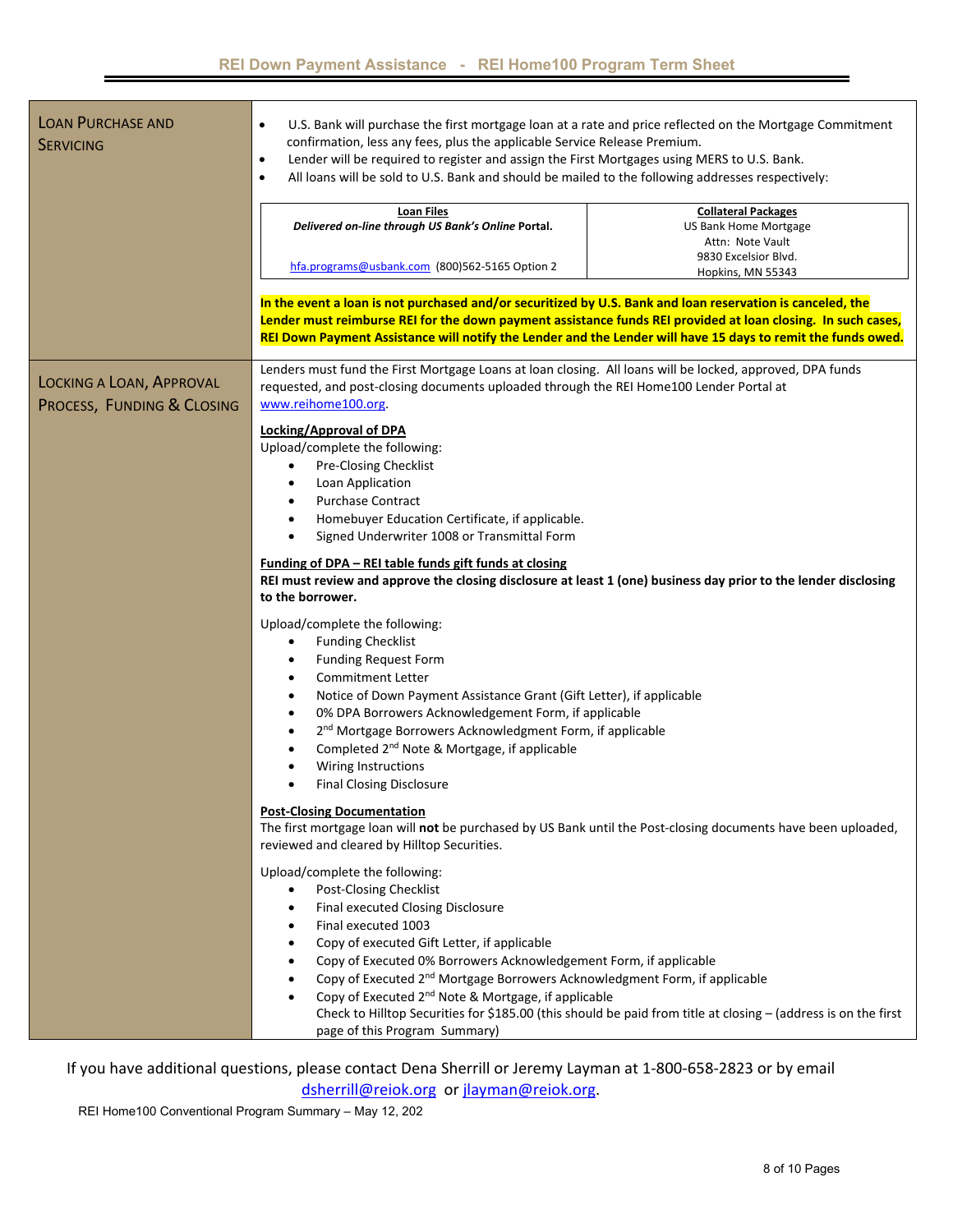| <b>Exhibit A - Income Limits for Conventional Loans</b> |                 |  |                                  |                 |  |
|---------------------------------------------------------|-----------------|--|----------------------------------|-----------------|--|
| Fannie Mae & Freddie Mac At or Below 80% AMI            |                 |  |                                  |                 |  |
|                                                         |                 |  | <b>2021 County Income Limits</b> |                 |  |
| County                                                  | Income<br>Limit |  | County                           | Income<br>Limit |  |
| Adair                                                   | \$45,760        |  | Le Flore                         | \$47,440        |  |
| Alfalfa                                                 | \$57,280        |  | Lincoln                          | \$58,480        |  |
| Atoka                                                   | \$45,760        |  | Logan                            | \$58,480        |  |
| <b>Beaver</b>                                           | \$51,280        |  | Love                             | \$51,840        |  |
| <b>Beckham</b>                                          | \$52,960        |  | Major                            | \$54,240        |  |
| <b>Blaine</b>                                           | \$49,920        |  | Marshall                         | \$47,440        |  |
| <b>Bryan</b>                                            | \$45,760        |  | Mayes                            | \$49,120        |  |
| Caddo                                                   | \$45,760        |  | McClain                          | \$58,480        |  |
| Canadian                                                | \$59,200        |  | McCurtain                        | \$47,440        |  |
| Carter                                                  | \$50,160        |  | McIntosh                         | \$47,440        |  |
| Cherokee                                                | \$45,760        |  | Murray                           | \$53,360        |  |
| Choctaw                                                 | \$45,760        |  | Muskogee                         | \$47,440        |  |
| Cimarron                                                | \$47,920        |  | Noble                            | \$54,560        |  |
| Cleveland                                               | \$59,200        |  | Nowata                           | \$47,440        |  |
| Coal                                                    | \$48,880        |  | Okfuskee                         | \$47,440        |  |
| Comanche                                                | \$53,040        |  | Oklahoma                         | \$58,480        |  |
| Cotton                                                  | \$53,040        |  | Okmulgee                         | \$58,400        |  |
| Craig                                                   | \$45,760        |  | Osage                            | \$58,400        |  |
| Creek                                                   | \$54,160        |  | Ottawa                           | \$47,440        |  |
| Custer                                                  | \$48,000        |  | Pawnee                           | \$58,400        |  |
| Delaware                                                | \$45,760        |  | Payne                            | \$56,880        |  |
| Dewey                                                   | \$52,080        |  | Pittsburg                        | \$48,720        |  |
| Ellis                                                   | \$53,360        |  | Pontotoc                         | \$51,440        |  |
| Garfield                                                | \$52,160        |  | Pottawatomie                     | \$49,200        |  |
| Garvin                                                  | \$45,760        |  | Pushmataha                       | \$47,440        |  |
| Grady                                                   | \$58,480        |  | Roger Mills                      | \$52,560        |  |
| Grant                                                   | \$56,480        |  | Rogers                           | \$58,400        |  |
| Greer                                                   | \$47,440        |  | Seminole                         | \$47,440        |  |
| Harmon                                                  | \$47,440        |  | Sequoyah                         | \$42,960        |  |
| Harper                                                  | \$56,960        |  | Stephens                         | \$49,040        |  |
| Haskell                                                 | \$47,440        |  | Texas                            | \$51,920        |  |
| Hughes                                                  | \$47,440        |  | Tillman                          | \$47,440        |  |
| Jackson                                                 | \$47,440        |  | Tulsa                            | \$58,400        |  |
| Jefferson                                               | \$47,440        |  | Wagoner                          | \$58,400        |  |
| Johnston                                                | \$47,440        |  | Washington                       | \$53,360        |  |
| Kay                                                     | \$47,440        |  | Washita                          | \$51,760        |  |
| Kingfisher                                              | \$59,600        |  | Woods                            | \$62,800        |  |
| Kiowa                                                   | \$47,440        |  | Woodward                         | \$58,480        |  |
| Latimer                                                 | \$47,440        |  |                                  |                 |  |

## **REI Down Payment Assistance - Home100 Program**